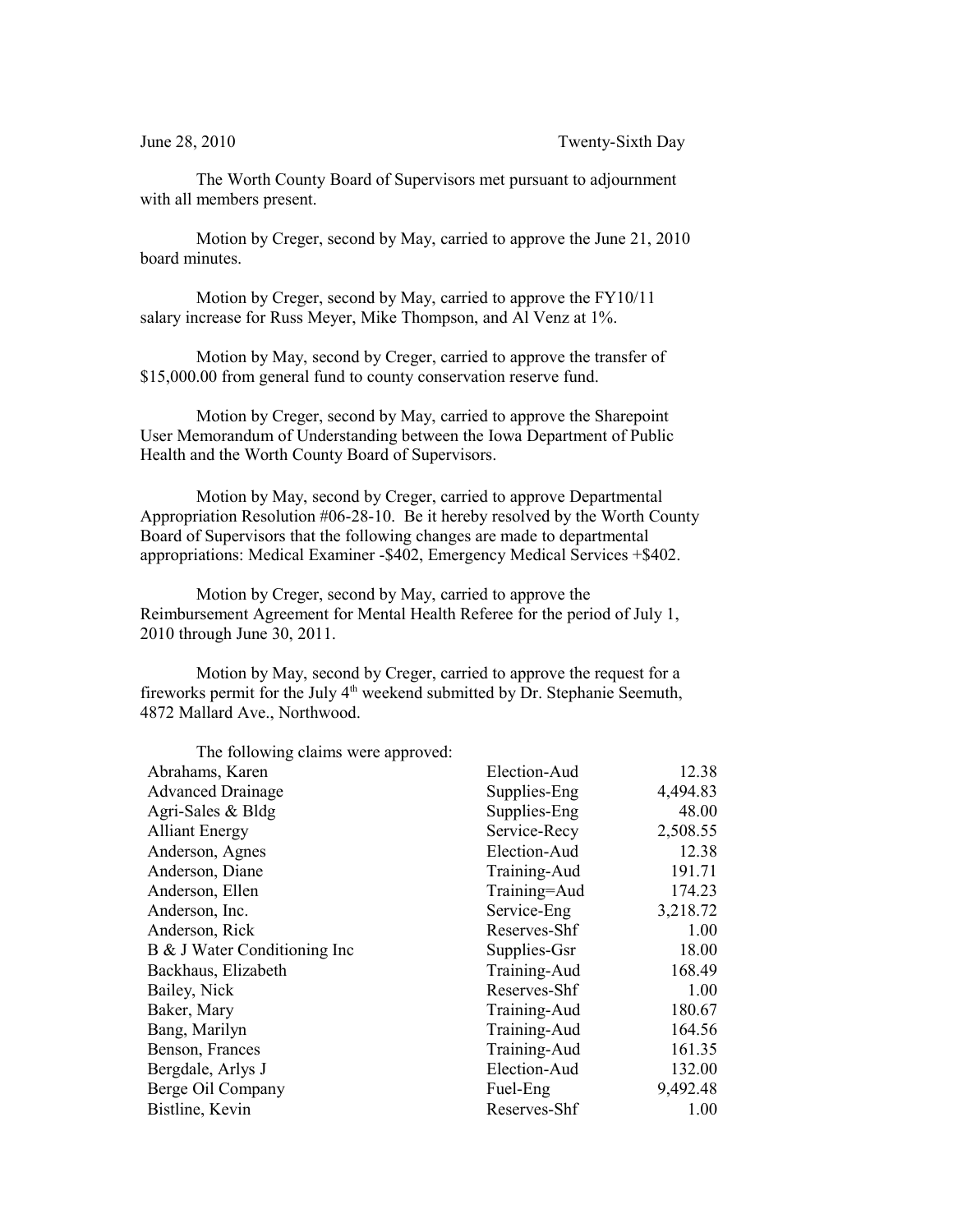| <b>Black Hills Energy</b>      | Service-Eng    | 97.59      |
|--------------------------------|----------------|------------|
| Block, Dan                     | Exp-Con        | 20.00      |
| <b>Bmc Aggregates Lc</b>       | Rock-Eng       | 3,242.95   |
| Bp                             | Fuel-Eng       | 157.20     |
| Brattrud, Jean                 | Training-Aud   | 156.75     |
| Brodersen, Rosemary            | Training-Aud   | 156.75     |
| C J Cooper & Associates Inc    | Service-Eng    | 30.00      |
| Capranos, Thomas               | Rent-Vaf       | 200.00     |
| Carpenter Uniform Co           | Supplies-Shf   | 141.43     |
| <b>Carquest Auto Parts</b>     | Supplies-Shf   | 239.97     |
| <b>Cdw Government Inc</b>      | Equip-Rec      | 1,490.25   |
| City of Fertile                | Rutf-Eng       | 122.10     |
| City of Grafton                | Rutf-Eng       | 492.18     |
| City of Hanlontown             | Rutf-Eng       | 110.71     |
| City of Joice                  | Rutf-Eng       | 224.11     |
| City of Kensett                | Rutf-Eng       | 100.39     |
| City of Manly                  | Reimburse-E911 | 2,000.00   |
| Clark, Kay                     | Mileage-Aud    | 10.12      |
| Community Care Inc             | Service-Mha    | 378.36     |
| Cooper, Dianne                 | Training-Aud   | 173.31     |
| <b>County Case Management</b>  | Service-Mha    | 114.00     |
| Creger, Jeffrey                | Mileage-Sup    | 225.40     |
| Dci-Sor                        | Edu-Shf        | 100.00     |
| District II Treasurers Associa | Dues-Trs       | 10.00      |
| Dokken, Donna                  | Training-Aud   | 166.87     |
| Duncan Heights Inc             | Service-Mha    | 2,961.74   |
| Ehrich, Cherrice               | Mileage-Mha    | 98.44      |
| <b>Electronic Engineering</b>  | Equip-Shf      | 102,000.00 |
| Elk Creek Lutheran Church      | Rent-Aud       | 50.00      |
| Erdmann, June                  | Training-Aud   | 165.00     |
| <b>Fallgatter's Market</b>     | Exp-Nur        | 203.74     |
| Fisher, Jane                   | Mileage-Mha    | 179.40     |
| Foss, Genie                    | Training-Aud   | 165.00     |
| <b>Freeborn Construction</b>   | Service-Eng    | 21,755.37  |
| Gallion, Arlene                | Training-Aud   | 170.55     |
| Gallion, Edward                | Training-Aud   | 170.55     |
| <b>Gildner Properties</b>      | Rent-Soc       | 680.00     |
| <b>Grafton Fire Department</b> | Training-Ems   | 1,771.50   |
| Greve Law Office               | Rent           | 300.00     |
| Greve, Jeff                    | Exp-Aty        | 200.51     |
| Grp & Associates               | Service-Phd    | 33.00      |
| Guidance Software              | Service-It/Gis | 299.40     |
| Hanlontown Fire Department     | Reimburse-E911 | 2,000.00   |
| Hanson, Patricia               | Mileage-Mha    | 7.59       |
| Hartman, Renee                 | Training-Aud   | 165.00     |
| Hawkeye Foodservice Dist       | Supplies-Shf   | 358.44     |
| Helgeson Drainage, Inc.        | Service-Eng    | 3,362.10   |
| Hennigar, Nancy                | Refund-Con     | 35.00      |
| Hepperly, Brian                | Reserves-Shf   | 1.00       |
| Hicken, Cory                   | Reserves-Shf   | 1.00       |
|                                |                |            |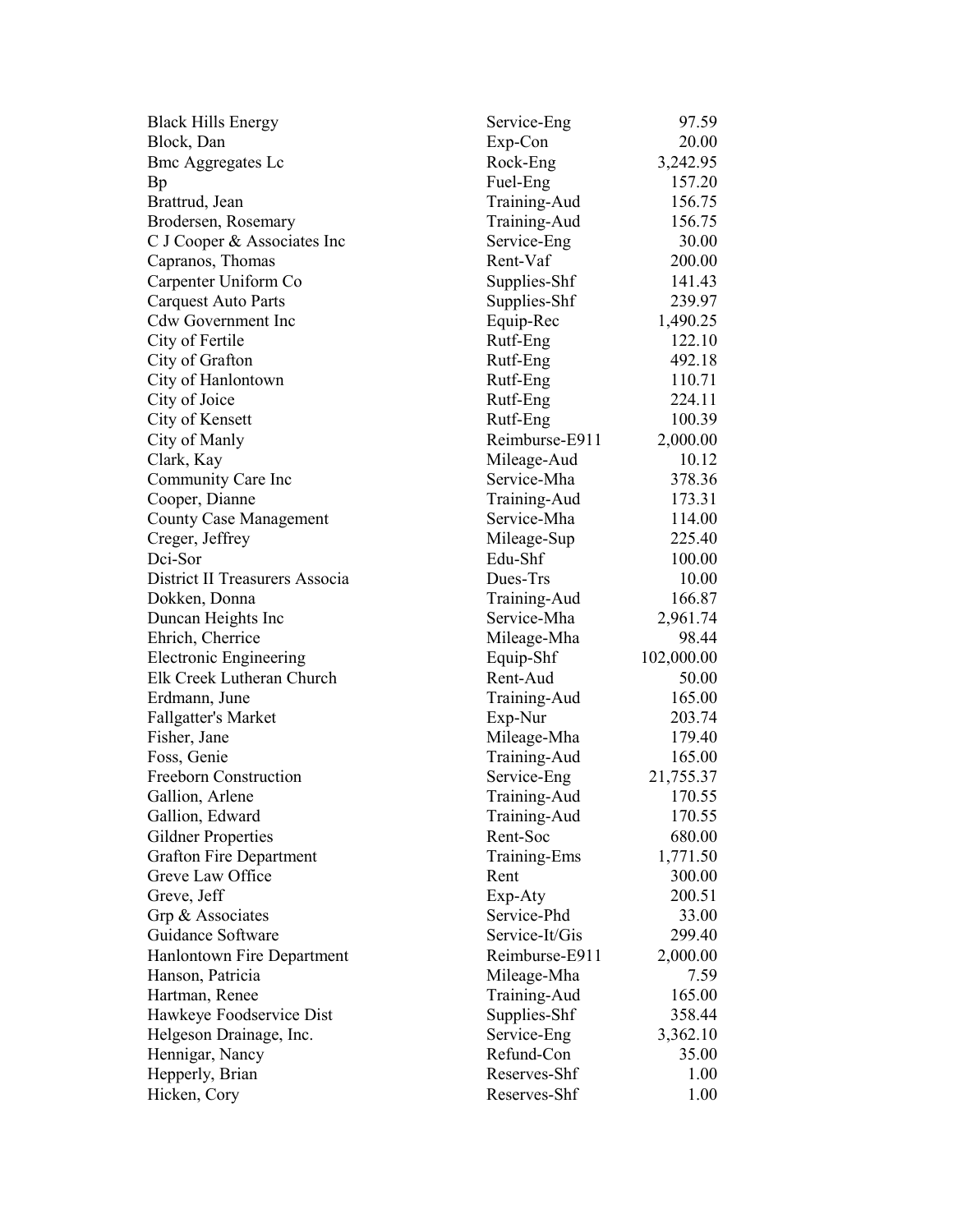| Holstad, Helen                      | Training-Aud    | 174.69          |
|-------------------------------------|-----------------|-----------------|
| Horan, Teri Lee                     | Reserves-Shf    | 1,090.86        |
| Huber Supply Co                     | Supplies-Eng    | 187.46          |
| Huebner, Elaine                     | Training-Aud    | 154.69          |
| 135/105 Welcome Center Inc.         | H/M Tax-Org     | 3,328.93        |
| <b>Iowa Dept of Human Services</b>  | Service-Mha     | 30,357.51       |
| <b>Iowa Prison Industries</b>       | Supplies-Eng    | 1,008.00        |
| Iowa Secretary of State             | Supplies-Aud    | 7.09            |
| Isac Group Health                   | Health Ins Prem | 41,809.00       |
| Isaca                               | Edu-Aud         | 140.00          |
| Jennings, Marian                    | Training-Aud    | 158.59          |
| Jensen, Bobbie                      | Mileage-Mha     | 31.28           |
| Joe's Collision & Performance       | Service-Shf     | 662.36          |
| Johnson, Darlene                    | Training-Aud    | 174.23          |
| Johnson, Hal                        | Rent            | 940.00          |
| Joice Fire Dept                     | Training-Ems    | 50.00           |
| Kensett Fire Department             | Training-Ems    | 105.00          |
| <b>Kensett Post Office</b>          | Rent-Recy       | 28.00           |
| Kirsch, Kristine                    | Reserves-Shf    | 1.00            |
| Krumm, Margaret                     | Election-Aud    | 26.18           |
| Kvam, Nancy                         | Training-Aud    | 176.99          |
| Lair's 66                           | Fuel-Eng        | 70.00           |
| Legislative Services Agency         | Supplies-Att    | 155.00          |
| Loftaas, Carolyn                    | Training-Aud    | 30.27           |
| Low, Lois                           | Training-Aud    | 212.40          |
| Low's Standard                      | Fuel-Asr        | 41.79           |
| Mail Services Llc                   | Service-Trs     | 245.22          |
| Mainstay Systems Inc                | Equip-Dap       | 6,290.00        |
| Manly Fire Dept                     | Training-Ems    | 250.00          |
| Martin Marietta Aggregates          | Rock-Eng        | 12,832.28       |
| Martin, Donna                       | Training-Aud    | 162.27          |
| Mason City Fire And Rescue          | Service-Mex     | 300.00          |
| Mathahs, Dolores                    | Training-Aud    | 166.87          |
| Medlang, Linda                      | Training-Aud    | 166.41          |
| <b>Mental Health Center</b>         | Service-Mha     | 3,794.80        |
| Mercy Medical Center                | Service-Mha     | 200.00          |
| Michaelis, Carol                    | Training-Aud    | 193.55          |
| Mitchell Co Care Facility           | Service-Mha     | 5,878.60        |
| Moretz, Joleene                     | Election-Aud    | 127.88          |
| Mueller, Dean A                     | Exp-Con         | 149.73          |
| <b>Next Generation Technologies</b> | Service-Mha     | 941.49          |
| Niebur, Ellen                       | Mileage-Mha     | 42.32           |
| North Central Ia Narcotics Tas      | Dues-Shf        | 2,258.50        |
| North Iowa Vocational               | Service-Mha     | 1,992.02        |
| Northwood Ag Products               | Supplies-Con    | 2,686.65        |
| Northwood Anchor                    | Renewal-Eng     | 36.00           |
| Northwood Electric Inc              | Service-Con     | 72.88           |
| Northwood Fire Department           | Rent-Aud        |                 |
| Northwoods State Bank               |                 | 1,821.50        |
|                                     | Supplies-Shf    | 67.75<br>207.31 |
| Oakland, Ricky                      | Safety-Eng      |                 |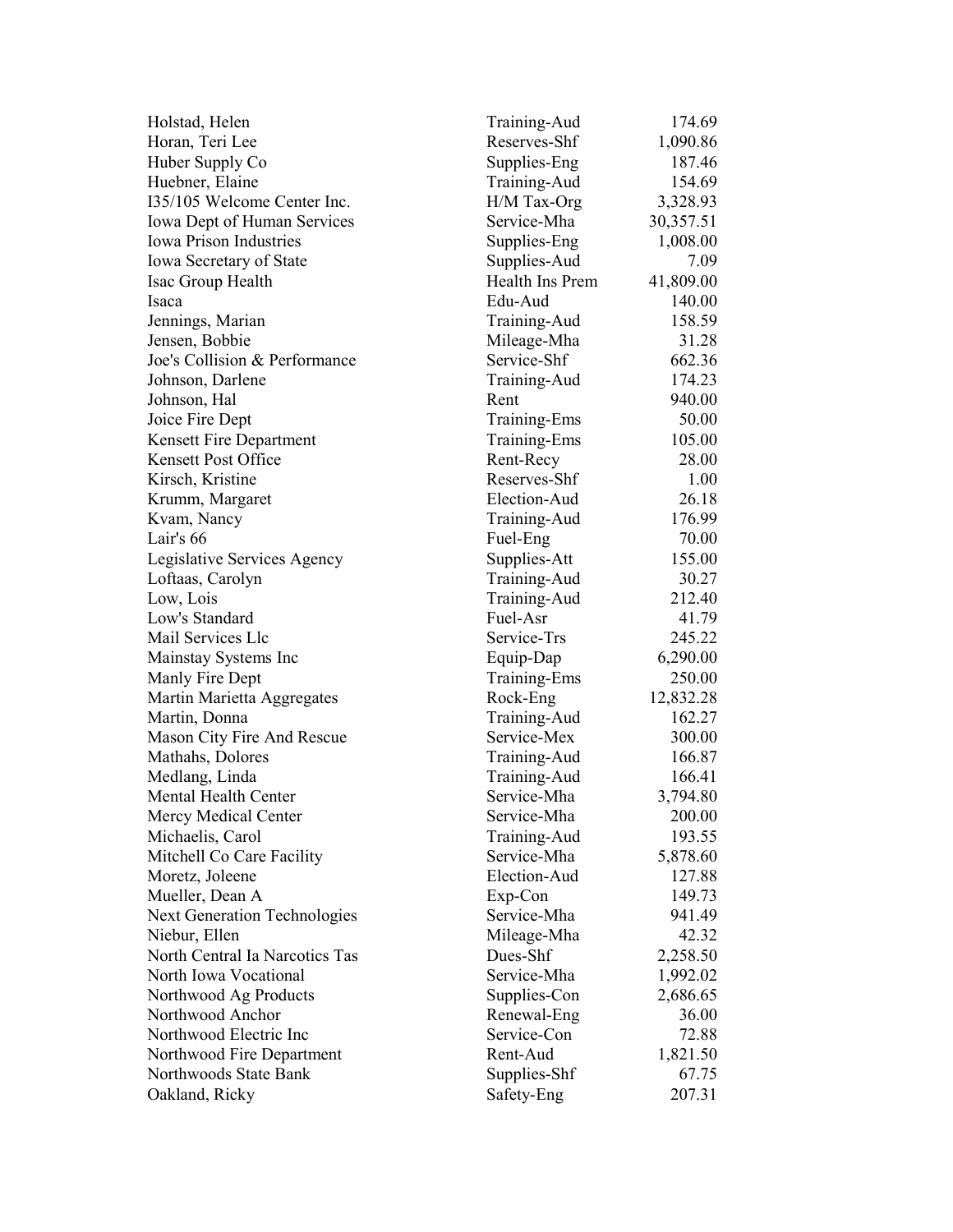| Odden, Marjorie                    | Training-Aud   | 165.00    |
|------------------------------------|----------------|-----------|
| Olson, Korrine                     | Training-Aud   | 162.27    |
| <b>Olsons Trading Post Inc</b>     | Supplies-Con   | 4,537.96  |
| Omb Police Supply                  | Supplies-Shf   | 518.97    |
| <b>Opportunity Village</b>         | Service-Mha    | 470.00    |
| Orpen, Diann                       | Election-Aud   | 12.38     |
| Parmley, Jerry                     | Exp-Vaf        | 2,386.66  |
| Peterson Excavating & Drainage     | Service-Eng    | 3,840.00  |
| Printing Services Inc              | Credit-Dap     | 411.91    |
| Pritchard's of Northwood Inc       | Vehicle-Asr    | 20,350.00 |
| Progressive Ag Coop                | Supplies-Con   | 553.83    |
| Quam, Wyatt                        | Reserves-Shf   | 1.00      |
| Qwest                              | Service-Eng    | 1,655.13  |
| Redinger, Shanan                   | Training-Aud   | 152.63    |
| Reindl Repair                      | Service-Con    | 566.00    |
| Reserve Account                    | Postage-Asr    | 1,500.00  |
| Rhodes, Ruth                       | Training-Aud   | 156.75    |
| Rohlfsen, Mary                     | Training-Aud   | 184.35    |
| Rohne, Joel                        | Mileage-It/Gis | 146.28    |
| Scott Van Keppel Llc               | Parts-Eng      | 4,336.36  |
| Siems, Joe                         | Reserves-Shf   | 1.00      |
| Sirchie                            | Supplies-Shf   | 205.51    |
| Sorbo, Vivian                      | Training-Aud   | 175.15    |
| <b>Stamp Fulfillment Services</b>  | Supplies-Nur   | 1,060.60  |
| <b>Staples Credit Plan</b>         | Supplies-Nur   | 213.93    |
| <b>Staples Credit Plan</b>         | Supplies-Ema   | 386.23    |
| Streich, Norma                     | Training-Aud   | 156.75    |
| Strong, Brian                      | Reserves-Shf   | 1.00      |
| Stumo, Mary                        | Training-Aud   | 167.79    |
| Tenold, Judy                       | Training-Aud   | 176.07    |
| The Sidwell Company                | Service-Dap    | 1,250.00  |
| <b>Thofson Tree Service</b>        | Service-Gsr    | 125.00    |
| Thompson, Beulah                   | Training-Aud   | 160.43    |
| Thompson, Mike                     | Reimb-Eng      | 13.91     |
| Thorson, Delores                   | Training-Aud   | 191.71    |
| Trainer, Sandra                    | Training-Aud   | 179.72    |
| <b>Treat America Food Services</b> | Exp-Shf        | 981.25    |
| <b>Tsp Court Reporting</b>         | Service-Att    | 150.40    |
| Tuttle, Tim                        | Safety-Eng     | 150.00    |
| <b>Tyler Technologies</b>          | Service-It/Gis | 5,600.00  |
| Urbatsch, Dorothy                  | Training-Aud   | 154.69    |
| Us Cellular                        | Service-Asr    | 27.65     |
| Vanguard Appraisals, Inc.          | Service-Asr    | 3,350.00  |
| Venechuk, Clarice                  | Training-Aud   | 156.75    |
| Ver Helst Snyder Drug              | Supplies-Eng   | 882.42    |
| Verizon Wireless                   | Service-It/Gis | 163.84    |
| Visa                               | Supplies-Nur   | 3,277.16  |
| Winnebago Co Auditor               | Reimburse-Mha  | 7,436.53  |
| Winn-Worth Betco                   | H/T Tax-Org    | 4,993.40  |
| Worth Co Historical Soc            | H/T Tax-Org    | 3,328.93  |
|                                    |                |           |